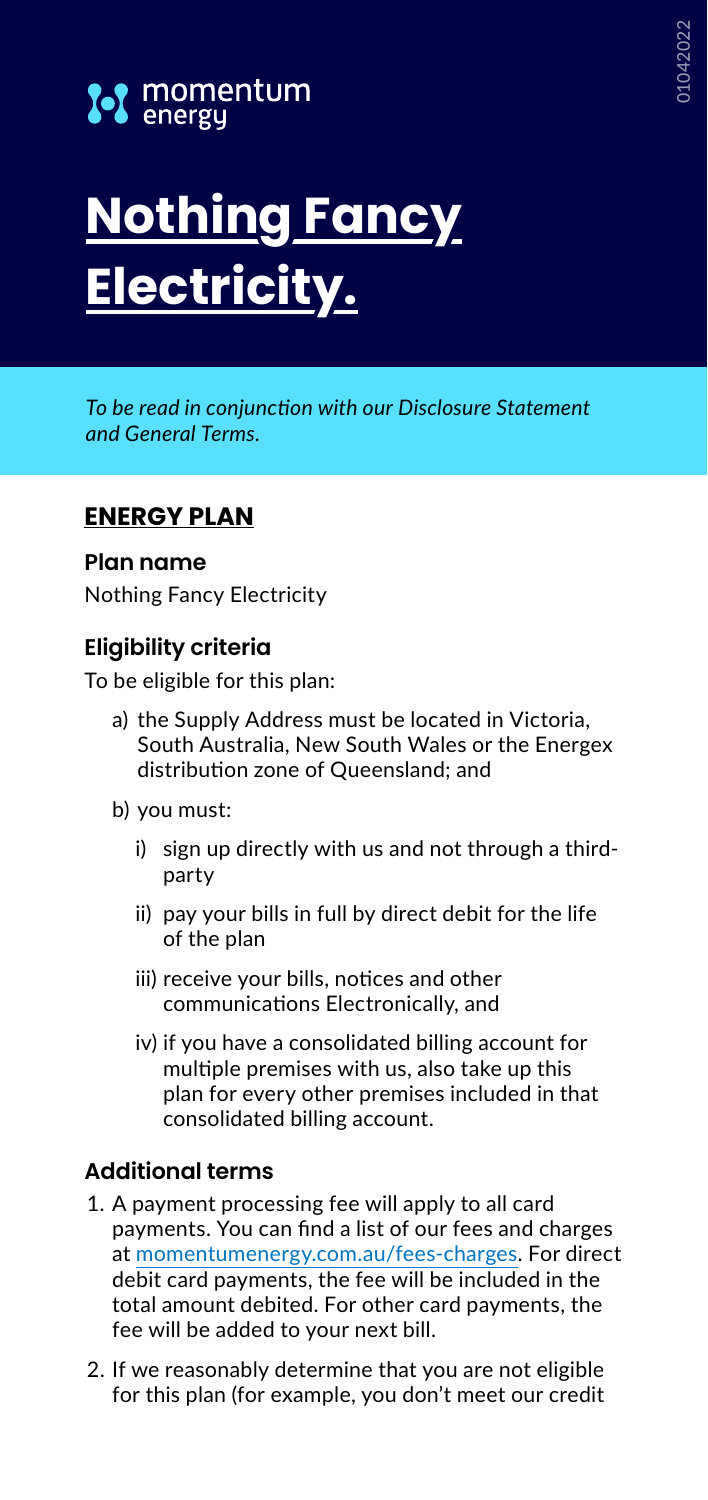eligibility criteria), or you subsequently become ineligible for the plan (for example, you don't continue to pay your bills in full by direct debit), we may end the Market Contract by prior written notice to you. If this happens and we're Responsible for the Supply Address, we'll continue to sell you electricity at the Standing Offer Prices relevant to the Supply Address.

3. We may vary or retire the plan, by prior written notice to you. If we vary the plan, our notice may include a link to details of the variation on our website.

## **EXTRA PRODUCT TERMS**

#### **Renewable promise**

In these Extra Product Terms:

- **Hydro Tasmania** means our parent company, the Hydro-Electric Corporation (ABN 48 072 377 158);
- **RECs** means renewable energy certificates, including small-scale technology certificates and large-scale generation certificates; and
- **Renewable Energy** means energy generated from renewable resources (e.g. sunlight, wind or water).
- 1. We'll:
	- a) ensure that Hydro Tasmania or another electricity generator will generate an equivalent amount of Renewable Energy as we bill you for in that same calendar year; and
	- b) engage an external auditor to examine the reconciliation of the Renewable Energy generated against the quantity of the renewable promise.
- 2. You acknowledge that:
	- a) the electricity supplied to the Supply Address comes from the grid and consists of energy generated from both renewable and nonrenewable sources, so you won't necessarily receive Renewable Energy;
	- b) the renewable promise isn't accredited by the National GreenPower Accreditation Program and the Renewable Energy referred to in clause 1(a) won't give you any rights to claim or receive RECs or any other environmental product, whether or not the Renewable Energy is eligible to produce those certificates or products;